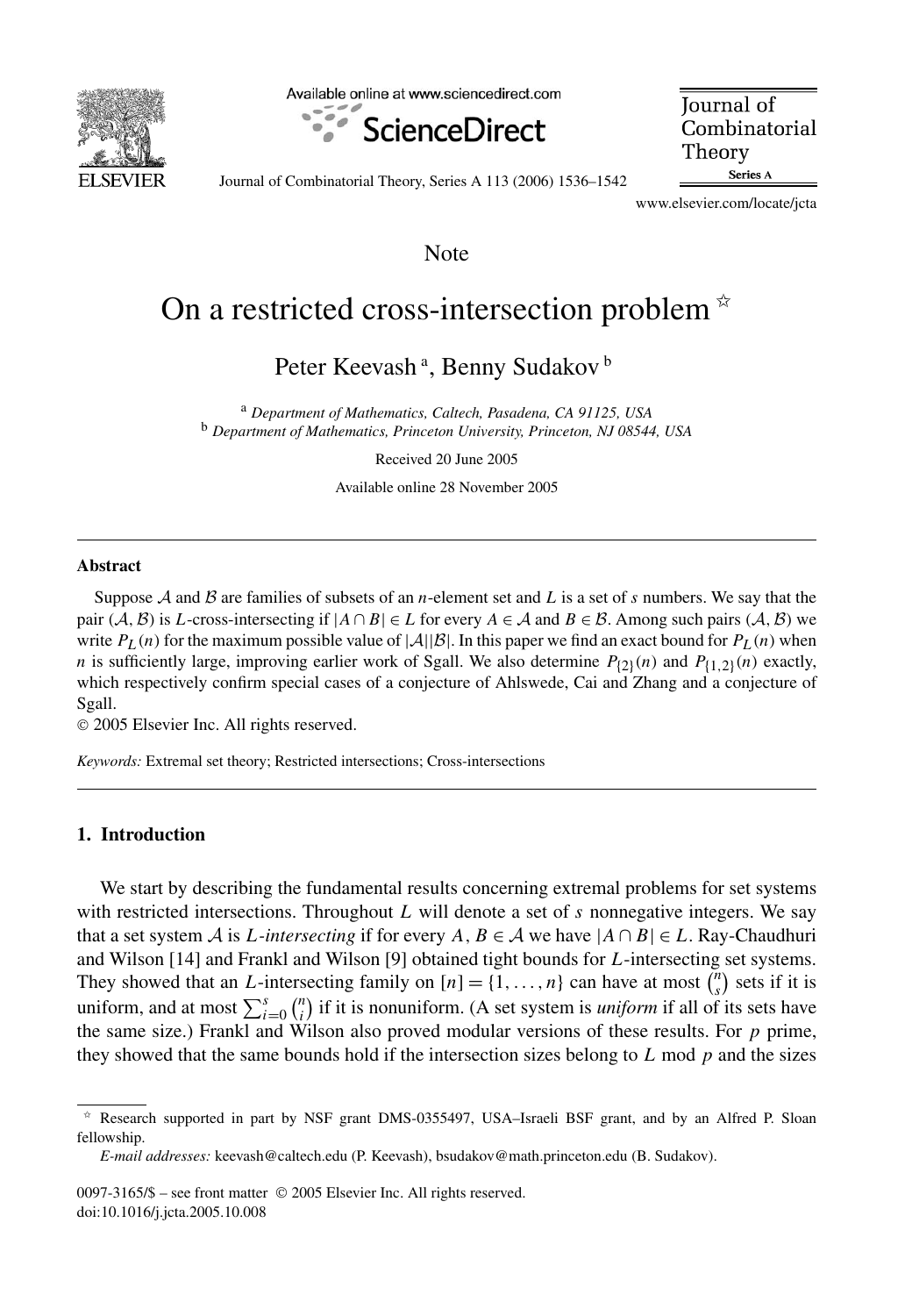of the sets in A do not belong to *L* mod *p*. For an excellent introduction to this subject we refer the reader to [4].

A two-family variation on this problem has been considered in various contexts, most famously by Frankl and Rödl [8] to prove the following long-standing conjecture of Erdős: if  $\mathcal A$  is a family on [*n*] without *A*, *B* ∈ *A* such that  $|A \cap B| = |n/4|$  then  $|A| \le 1.99^n$ .

Suppose A and B are set systems on  $[n]$  and L is a set of s numbers. We say that the pair *(A*, *B*) is *L-cross-intersecting* if  $|A \cap B|$  ∈ *L* for every  $A \in \mathcal{A}$  and  $B \in \mathcal{B}$ . Among such pairs  $(A, B)$  we write  $P_L(n)$  for the maximum possible value of  $|A||B|$ . Frankl and Rödl showed that for any  $0 < \eta < 1/4$  there is  $\epsilon > 0$  such that if  $L = \lfloor n \rfloor \setminus \{\alpha n\}$  for some  $\eta < \alpha < 1/2 - \eta$ , i.e.,  $|A \cap B| \neq \alpha n$  for all  $A \in \mathcal{A}, B \in \mathcal{B}$ , then  $P_L(n) \leq (4 - \epsilon)^n$ .

This result has had a number of applications in combinatorics and computer science: see, e.g., [2,3,6,12]. The two-family problem also appears in coding theory [7] and communication complexity [1,15]. The authors of this paper have also previously considered a similar problem [11].

Sgall [15] obtained a general upper bound of  $P_L(n) \leq {n \choose s-1} 2^{n+s-1}$  (recall that  $|L| = s$ ). In fact he proved this bound under the weaker assumption that every intersection size belongs to *L* mod *m*, for any  $m \ge 2$  (not necessarily prime or prime-power). On the other hand, a lower bound of  $\sum_{i=0}^{s-1} \binom{n}{i}$  $I_i^n/2^n$  can be obtained when  $L = \{0, ..., s - 1\}$  by taking  $\mathcal{A} = \mathcal{P}[n]$  to consist of all subsets of  $[n]$  and  $\mathcal{B} = [n]^{(\leq s-1)}$  to consist of all subsets of  $[n]$  of size at most  $s - 1$ . Thus Sgall's general bound gives the correct order of magnitude for  $P_L(n)$  among all sets *L* of size *s*. Also, when  $L = \{0, \ldots, s - 1\}$  he showed that the lower bound is tight, i.e.,  $P_L(n) = \sum_{i=0}^{s-1} {n \choose i}$  $\binom{n}{i} 2^n$ . Indeed, in this case one can assume that both families are monotone decreasing and then apply Kleitman's correlation inequality [13] (see also [5, p. 149]). Our main theorem shows that when *n* is large the same bound holds for any *L* of size *s*.

**Theorem 1.1.** *If*  $|L| = s$  *then*  $P_L(n) \le \sum_{i=0}^{s-1} {n \choose i}$ *i* 2*<sup>n</sup> for n sufficiently large, with equality only when*  $L = \{0, \ldots, s - 1\}$ *.* 

The problem has attracted particular attention in the case  $|L| = 1$ . Frankl and Rödl [8] showed that  $P_{\ell}(n) \leq 2^{n-1}$  for  $\ell \geq 1$  and  $P_0(n) \leq 2^n$ . (Note that here and in what follows we may find it more a pleasant notation to omit brace markers for sets when no ambiguity will arise.) For  $\ell = 0$  and  $\ell = 1$  these bounds are tight, but in general, the best known construction of an  $\ell$ -crossintersecting pair  $(A, B)$  is to take  $A = \{A\}$  to contain a single set of size  $2\ell - 1$  and B to consist of all sets that meet *A* in  $\ell$  points. In particular, this example shows that  $P_{\ell}(n) \geq \binom{2\ell-1}{\ell}$  $\binom{n-1}{\ell} 2^{n-2\ell+1} =$  $\int_{\ell}^{2\ell}$  $2l^2$ <sub> $l$ </sub> $2<sup>n-2l</sup>$  for  $n \ge 2l-1$ , and this is conjectured to be tight by Ahlswede et al. [1]. We will prove this when  $\ell = 2$ .

**Theorem 1.2.**  $P_2(n) = 3 \cdot 2^{n-3}$  *for n* ≥ 3.

The next natural case to attempt to find tight bounds is when  $|L| = 2$ . Sgall observed that in the case when  $L = \{\ell, \ell + t\}$  with  $t > 1$  we have  $L \text{ mod } t = \{\ell\}$ , and his result gives  $P_L(n) \leq 2^n$ . So we only need to consider the case  $L = \{\ell, \ell + 1\}$ . Our Theorem 1.1 gives an upper bound of  $(n + 1)2<sup>n</sup>$  for large *n*, which is tight for  $\ell = 0$ , but for larger  $\ell$  one might expect better bounds. The best known construction of an  $\{\ell, \ell+1\}$ -cross-intersecting pair, due to Sgall, is to take A to contain a fixed set *A* and all of its one-element extensions  $\{A \cup \{x\}: x \in [n] \setminus A\}$ , and B to consist contain a fixed set *A* and all of its one-element extensions  ${A \cup {x}}$ :  $x \in [n] \setminus A}$ , and *B* to consist of all sets that meet *A* in  $\ell$  points: taking  $|A| = 2\ell - 1$  shows that  $P_{\ell,\ell+1}(n) = \Omega(n2^n/\sqrt{\ell})$ . When  $\ell = 1$  we can take  $|A| = 1$  to get  $P_{\{1,2\}}(n) \geq n \cdot 2^{n-1}$ . We show that this bound is tight.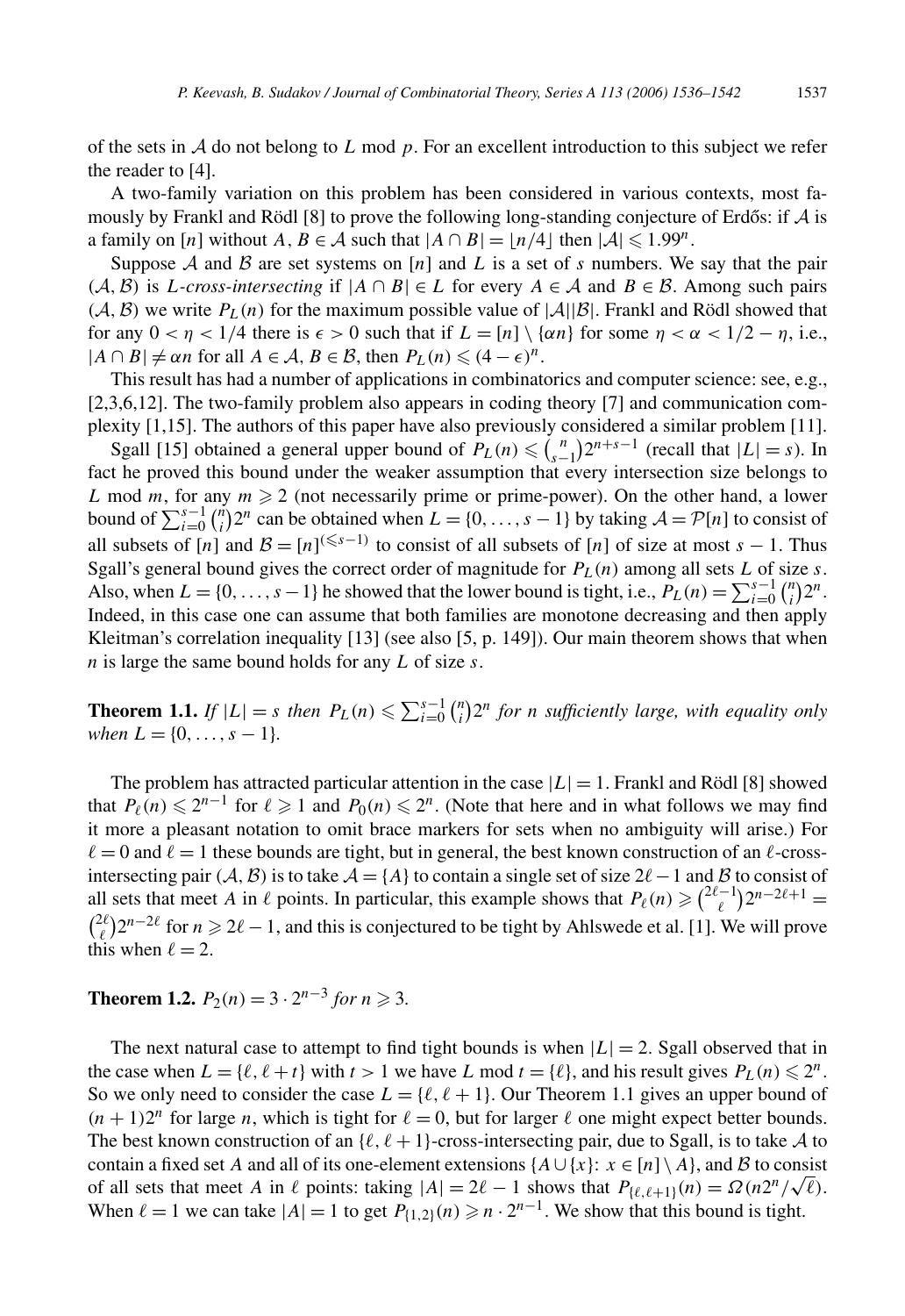**Theorem 1.3.**  $P_{\{1,2\}}(n) = n \cdot 2^{n-1}$  for  $n \ge 1$ .

## **2. Key lemmas**

In this section we assemble some lemmas that will be used for the proofs in the following section. Given a set system F on [*n*] and  $i \in [n]$  we define two systems on [*n*] \ {*i*} by  $\mathcal{F}_i$  =  ${F \setminus \{i\} : i \in F \in \mathcal{F}\}\$ and  $\mathcal{F}_i = {F : i \notin F \in \mathcal{F}}\$ . Note that  $|\mathcal{F}| = |\mathcal{F}_i| + |\mathcal{F}_i|$ . Call  $\mathcal F$  reducible if there is some *i* for which  $|\mathcal{F}_i| \geq |\mathcal{F}_i|$ . Say that the pair  $(\mathcal{A}, \mathcal{B})$  is reducible if one of  $\mathcal A$  or  $\mathcal B$  is reducible.

**Lemma 2.1.** *Suppose that pair*  $(A, B)$  *is L*-*cross-intersecting on* [*n*] *and*  $\ell = \max L$ *. If*  $(A, B)$  *is not reducible then every set in A and B has size at most*  $2\ell - 1$ *, and n*  $\leqslant 4\ell - 3$ *.* 

**Proof.** Suppose neither A nor B is reducible, i.e., for every *i* we have  $|A_i| > |A|/2$  and  $|B_i| >$  $|\mathcal{B}|/2$ . Consider  $A \in \mathcal{A}$ . Since  $|A \cap B| \leq \ell$  for every  $B \in \mathcal{B}$  we have

$$
\ell|\mathcal{B}| \geqslant \sum_{B \in \mathcal{B}} |A \cap B| = \sum_{i \in A} |\mathcal{B}_i| > |A||\mathcal{B}|/2.
$$

This implies that  $|A| < 2\ell$  for every  $A \in \mathcal{A}$  and by symmetry the same bound holds for  $\mathcal{B}$ . Now

$$
(2\ell - 1)|\mathcal{A}| \geqslant \sum_{A \in \mathcal{A}} |A| = \sum_{i=1}^{n} |\mathcal{A}_i| > n|\mathcal{A}|/2,
$$

so  $n < 4\ell - 2$ . This proves the lemma.  $\Box$ 

Next we need a lemma of Sgall [15, Lemma 3.1]. Since the proof is very short we reproduce it for the convenience of the reader.

**Lemma 2.2.** If nonnegative numbers  $x, x', y, y', m, M$  satisfy  $xy \leq m$ ,  $x'y \leq M$ ,  $xy' \leq M$ ,  $x'y' \leq M$  then  $(x + x')(y + y') \leq 2(M + m)$ *.* 

**Proof.** The statement is trivial if either of *x* or *y* is zero. Otherwise let  $X = x'/x$ ,  $Y = y'/y$  and  $Z = M/(xy)$ . By our assumptions *X*, *Y* and *XY* are all nonnegative and at most *Z*. Also, we have  $X + Y \leq 1 + Z$ . To see this, note that it is immediate if  $X \leq 1$ , as we have  $Y \leq Z$ . Now if  $X \geq 1$ , since  $X + Y \leq X + Z/X$ , which is a concave function of X, the maximum occurs at an extreme value  $X = 1$  or  $X = Z$ , so we see that  $X + Y \le 1 + Z$ . Therefore

$$
(x + x')(y + y') = (1 + X)(1 + Y)xy = (1 + (X + Y) + XY)xy
$$
  
\$\leq (1 + (1 + Z) + Z)xy \leq 2(M + m). \square\$

Our final lemma provides the induction step for all our proofs. We use a similar approach to Sgall [15], but obtain a stronger conclusion by assuming reducibility.

**Lemma 2.3.** Let  $(A, B)$  be an *L*-cross-intersecting reducible pair on  $[n]$  and let  $L'$  be the proper *subset of L such that*  $\ell \in L'$  *iff both*  $\ell, \ell + 1$  *are in L. Then* 

$$
|\mathcal{A}||\mathcal{B}| \leq 2\big(P_L(n-1) + P_{L'}(n-1)\big).
$$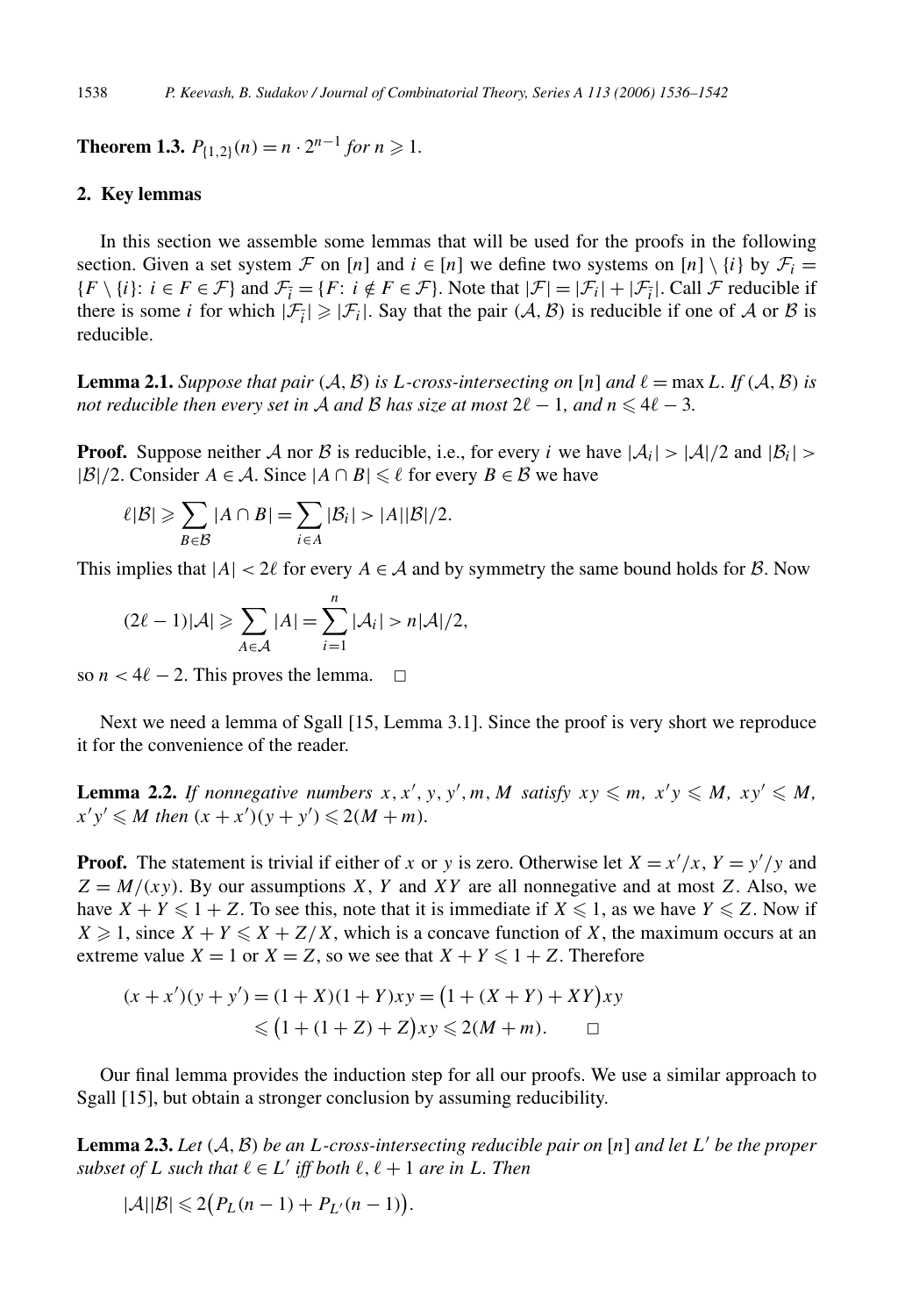**Proof.** Since the pair  $(A, B)$  is reducible we suppose without loss of generality that  $|A_{\bar{n}}| \geq |A_n|$ . Write

$$
|\mathcal{A}||\mathcal{B}| = (|\mathcal{A}_n| + |\mathcal{A}_{\bar{n}}|)(|\mathcal{B}_n \cup \mathcal{B}_{\bar{n}}| + |\mathcal{B}_n \cap \mathcal{B}_{\bar{n}}|).
$$

Clearly  $(A_{\bar{n}}, B_{\bar{n}} \cup B_{\bar{n}})$  and  $(A_{\bar{n}}, B_{\bar{n}} \cap B_{\bar{n}})$  are *L*-cross-intersecting on  $[n-1]$ , so  $|A_{\bar{n}}||B_{\bar{n}} \cup B_{\bar{n}}| \le$  $P_L(n-1)$  and  $|\mathcal{A}_{\bar{n}}||\mathcal{B}_n \cap \mathcal{B}_{\bar{n}}| \leq P_L(n-1)$ . By reducibility we also have that

 $|\mathcal{A}_n||\mathcal{B}_n \cup \mathcal{B}_{\bar{n}}| \leq |\mathcal{A}_{\bar{n}}||\mathcal{B}_n \cup \mathcal{B}_{\bar{n}}| \leq P_L(n-1).$ 

Finally, note that  $(A_n, B_n \cap B_{\overline{n}})$  is *L*'-cross-intersecting. Indeed, given  $A \in \mathcal{A}_n$  and *B* ∈  $B_n$  ∩  $B_{\overline{n}}$  we have, by definition, *A* ∪ {*n*} ∈ *A* and *B*, *B* ∪ {*n*} ∈ *B*. Therefore

 $|(A \cup \{n\}) \cap B| = |A \cap B|$  and  $|(A \cup \{n\}) \cap (B \cup \{n\})| = |A \cap B| + 1$ 

both belong to *L*. This implies  $|\mathcal{A}_n||\mathcal{B}_n \cap \mathcal{B}_n \leq P_{L'}(n-1)$ , and we can apply Lemma 2.2 with  $x = |A_n|, y = |B_n \cap B_{\bar{n}}|, x' = |A_{\bar{n}}|, y' = |B_n \cup B_{\bar{n}}|, m = P_{L}(n-1)$  and  $M = P_L(n-1)$  to complete the proof.  $\square$ 

#### **3. Proofs of theorems**

We start by proving Theorem 1.1, which states that if  $|L| = s$  and *n* is sufficiently large as a function of *L* then  $P_L(n) \leq \sum_{i=0}^{s-1} {n \choose i}$  $\binom{n}{i} 2^n$ , with equality only when  $L = \{0, \ldots, s - 1\}$ . In the case when  $L = \{0, \ldots, s - 1\}$  this was proved by Sgall, and the other cases are covered by the following theorem.

**Theorem 3.1.** *If L is a fixed set of <i>s integers such that*  $L \neq \{0, \ldots, s - 1\}$  *then* 

$$
P_L(n) \leq (1+o(1))\binom{n}{s-1}2^{n-1}.
$$

**Proof.** We argue by induction on *s*, the case  $s = 1$  holding by a result of Frankl and Rödl mentioned in the introduction. Suppose  $\epsilon > 0$  is given. Let L' be the subset of L such that  $\ell \in L'$  iff both  $\ell, \ell + 1$  are in *L*. Clearly  $|L'| \leq |L| - 1 = s - 1$  and since  $L \neq \{0, \ldots, s - 1\}$ we have that  $L' \neq \{0, \ldots, s - 2\}$ . Thus, by induction hypothesis, we can choose  $n_0$  so that  $P_{L'}(n) \leq (1 + \epsilon/2) {n \choose s-2} 2^{n-1}$  for  $n \geq n_0$ . We also choose  $n_0 \geq 4$ (max *L*) − 3, so that by Lemmas 2.1 and 2.3 we have  $P_L(n) \leq 2(P_L(n-1) + P_{L'}(n-1))$  for  $n > n_0$ . Repeatedly applying this inequality gives

$$
P_L(n) \leq 2^{n-n_0} P_L(n_0) + \sum_{i=n_0}^{n-1} 2^{n-i} P_{L'}(i).
$$
 (1)

By choice of  $n_0$  we have  $P_{L'}(i) \leq (1 + \epsilon/2) {i \choose s-2} 2^{i-1}$  for all  $i \geq n_0$  and we can use the trivial estimate  $P_L(n_0) \leq 2^{2n_0}$  to conclude that

$$
P_L(n) \leq 2^{n-n_0} P_L(n_0) + \sum_{i=n_0}^{n-1} 2^{n-i} P_{L'}(i) \leq 2^{n+n_0} + (1+\epsilon/2) 2^{n-1} \sum_{i=n_0}^{n-1} {i \choose s-2}
$$
  
=  $2^{n+n_0} + (1+\epsilon/2) 2^{n-1} \left( {n \choose s-1} - {n_0 \choose s-1} \right)$   
 $\leq 2^{n-1} \left( 2^{n_0+1} + (1+\epsilon/2) {n \choose s-1} \right).$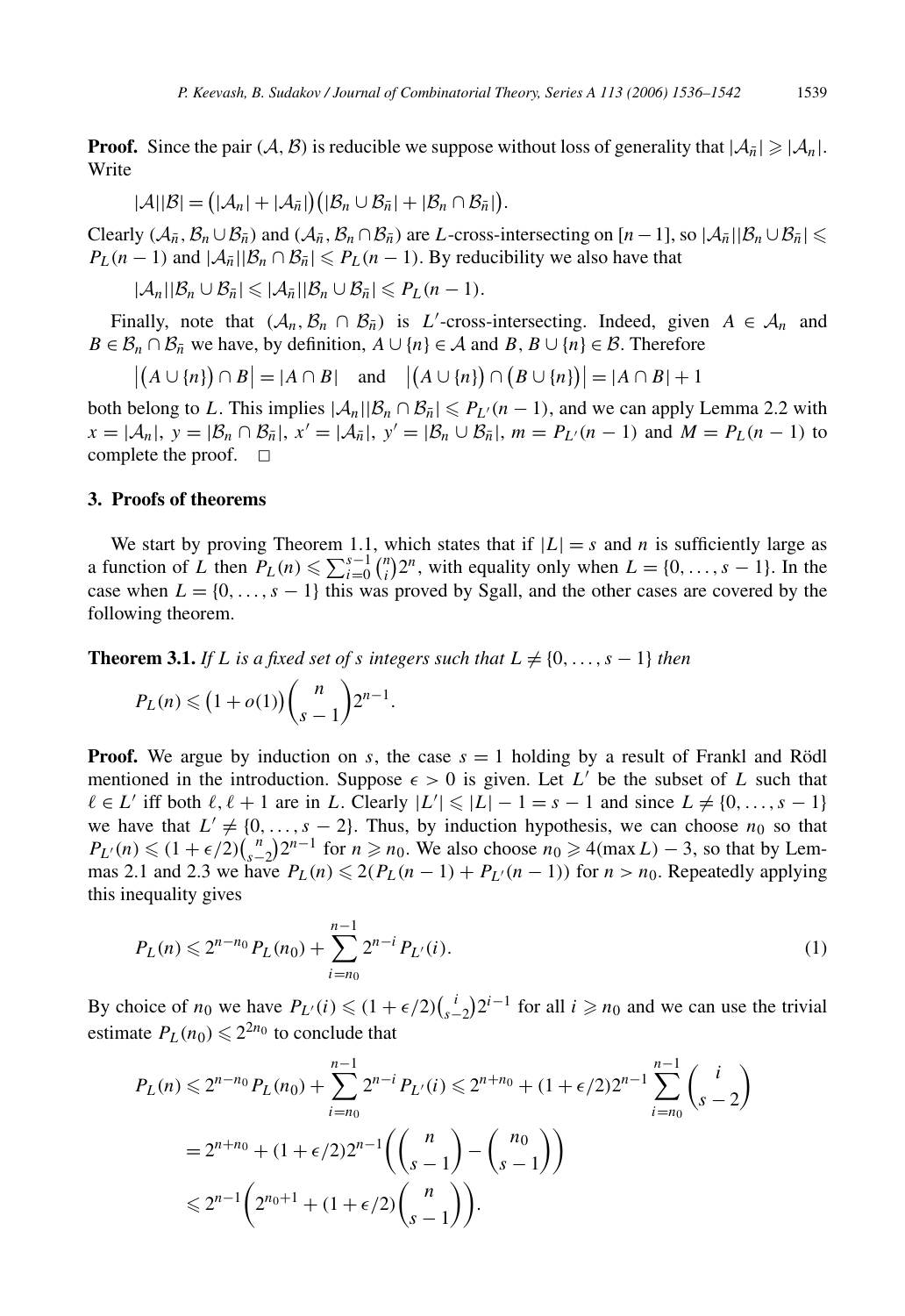By choosing  $n_1$  large enough so  $\epsilon {n_1 \choose s-1} \ge 2^{n_0+2}$  we obtain that  $P_L(n) \le (1+\epsilon){n \choose s-1}2^{n-1}$  for *n* ≥ *n*<sub>1</sub>. Since  $\epsilon$  can be made arbitrarily small we have  $P_L(n) \leq (1 + o(1))\binom{n}{s-1}2^{n-1}$ , as required.  $\square$ 

**Remark.** Note that the value of *n* for which Theorem 1.1 holds can be made very reasonable by feeding in Sgall's bounds to the above proof, rather than the trivial bound  $P_L(n_0) \leq 2^{2n_0}$ . Consider for example the case  $|L| = 2$ . Sgall [15] showed that  $P_L(n) \le (2n - 1)2^n$ , and in fact  $P_L(n) \leq 2^n$  unless  $L = \{\ell, \ell + 1\}$  for some  $\ell$ , where we can suppose  $\ell > 0$ . Then  $L' = \{\ell\},$  $P_{\ell}(i) \leq 2^{i-1}$  and by taking  $n_0 = 4\ell + 1$  in (1) we obtain

$$
P_{\{\ell,\ell+1\}}(n) \leq 2^{n-n_0} P_{\{\ell,\ell+1\}}(n_0) + \sum_{i=n_0}^{n-1} 2^{n-i} P_{\ell}(i) \leq 2^{n-n_0} (2n_0 - 1) 2^{n_0} + (n - n_0) 2^{n-1}
$$
  
=  $(n + 3n_0 - 2) 2^{n-1} = (n + 12\ell + 1) 2^{n-1}.$ 

This is smaller than  $(n + 1)2^n$  for  $n \ge 12\ell$ .

Next we prove Theorem 1.2, which states that  $P_2(n) = 3 \cdot 2^{n-3}$  for  $n \ge 3$ .

**Proof of Theorem 1.2.** Suppose  $(A, B)$  is a 2-cross-intersecting pair on [*n*] with  $n \ge 3$ . We will show that  $|\mathcal{A}||\mathcal{B}| \leq 3 \cdot 2^{n-3}$  by induction on *n*. First suppose that  $n = 3$ . Then at most one of A and  $\beta$  can contain the set 123. If  $\beta$  and  $\beta$  both contain a set of size 2 then they must contain the same one, and no others. So it is clear that the maximum value of  $|\mathcal{A}||\mathcal{B}| = 3$  is achieved when, say,  $A = \{123\}$  and  $B = \{12, 13, 23\}$ .

For general *n*, if  $(A, B)$  is reducible we have  $|A||B| \le 2P_2(n-1) \le 3 \cdot 2^{n-3}$  by Lemma 2.3 and induction hypothesis. So we can assume that  $(A, B)$  is not reducible. By Lemma 2.1 we have *n* = 4 or *n* = 5 and every set in  $A \cup B$  has size 2 or 3.

Consider any *A* ∈ *A* and let  $\overline{A}$  = [*n*] \ *A*. For every *B* ∈ *B* we have  $|B \cap \overline{A}|$  =  $|B| - |A \cap B|$  =  $|B| - 2 \le 1$ . Now B is not reducible, i.e.,  $|B_i| < |B|/2$  for every *i*, so

$$
|\mathcal{B}| \geqslant \sum_{B \in \mathcal{B}} |B \cap \bar{A}| = \sum_{i \in \bar{A}} |\mathcal{B}_i| > |\bar{A}| |\mathcal{B}|/2.
$$

Therefore  $|\bar{A}| < 2$  and similarly  $|\bar{B}| < 2$  for all  $B \in \mathcal{B}$ . It follows that we cannot have  $n = 5$ , so  $n = 4$  and every set in  $A \cup B$  has size 3. Clearly A and B cannot have the same set of size 3, so  $|\mathcal{A}||\mathcal{B}| \leq 2 \cdot 2 = 4 < 6$ , and the bound holds for  $n = 4$ . This proves the theorem.  $\Box$ 

Finally we indicate a proof of Theorem 1.3, which states that  $P_{\{1,2\}}(n) = n \cdot 2^{n-1}$  for  $n \ge 1$ . The argument is very similar to that in the previous theorem, although the analysis of the base cases requires rather more work, which we will not give in full detail.

**Sketch proof of Theorem 1.3.** Suppose  $(A, B)$  is a  $\{1, 2\}$ -cross-intersecting pair on [*n*] with *n*  $\ge$  1. Assume that we know the result for *n* − 1. Then if  $(A, B)$  is reducible, using Lemma 2.3, the induction hypothesis and the Frankl–Rödl bound  $P_1(n-1) \leq 2^{n-2}$ , we have

$$
|\mathcal{A}||\mathcal{B}| \leq 2(P_{\{1,2\}}(n-1) + P_1(n-1)) \leq 2((n-1)2^{n-2} + 2^{n-2}) = n \cdot 2^{n-1},
$$

as required. Thus it suffices to consider the nonreducible cases, when  $n \leq 5$ .

We will just give the proof that when  $n = 5$  and  $(A, B)$  is not reducible then  $|A||B| \leq 5 \cdot 2^4 =$ 80. The remaining (easier) cases  $1 \leq n \leq 4$  are left to the reader. First note that every set in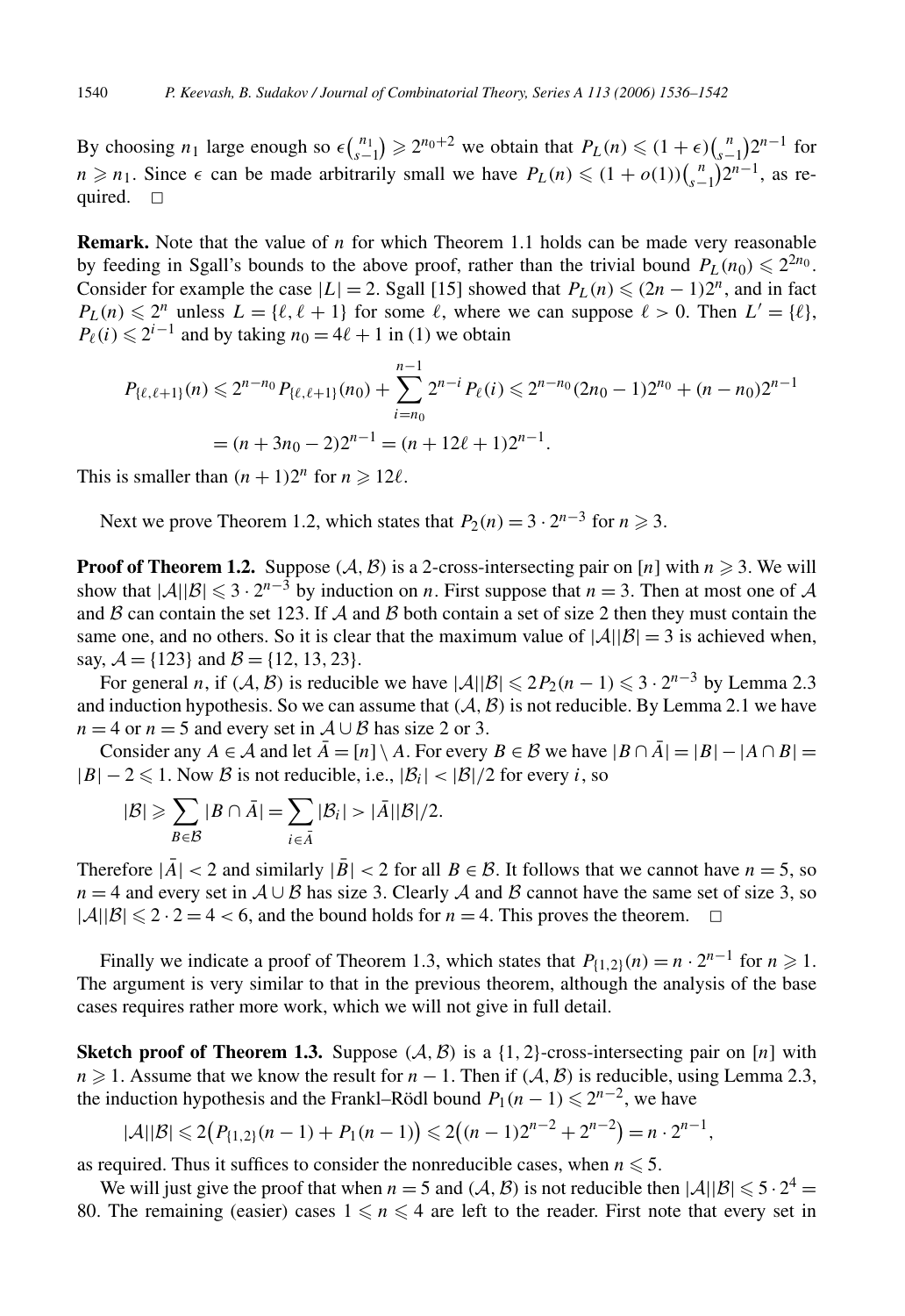$A \cup B$  has size 2 or 3: no larger by Lemma 2.1, and no smaller since if  $\{x\} \in A$  then  $x \in B$  for every  $B \in \mathcal{B}$  and each such *B* contains at most 2 of the remaining 4 points, and the usual double counting argument shows that B is reducible. Also, each of A and B contains more sets of size 3 than it does of size 2, otherwise they would be reducible.

Now no triple can appear in both  $A$  and  $B$ . Further, we can assume that all 10 triples appear in  $A \cup B$ . Otherwise, between them they contain at most 9 triples and at most 7 pairs (since the number of triples is larger than the number of pairs in each), so that even if they contain 8 sets each we have  $|\mathcal{A}||\mathcal{B}| \leq 8 \cdot 8 < 80$ . A closer inspection of this argument reveals that the only potential way to get  $|\mathcal{A}||\mathcal{B}| > 80$  is when each of A and B contain 5 triples and 4 pairs. To dispose of this case, note that since  $A$  contains 4 pairs on 5 points there must be two with a common point *y*. Now it is easy to see that at least 3 pairs in  $\beta$  must contain *y*. Then the pairs in A are exactly those containing *y*, and so the same is true of the pairs in B. Finally one of A or B has a triple  $T$  that does not contain  $y$ , and then the other contains the pair that is the complement of  $T$ , contradiction.  $\Box$ 

#### **4. Concluding remarks**

It is likely that our method can be used to verify the conjectures of Ahlswede, Cai and Zhang and of Sgall for other small values of  $\ell$ , although the necessary case analysis for small *n* will quickly become prohibitive without further ideas.

The modular version of the problem merits further study. Sgall was able to obtain a bound of the right order of magnitude under the weaker assumption that every cross-intersection size belongs to *L* mod *m*, for any  $m \ge 2$ . It is particularly interesting that *m* need not necessarily be a prime or prime-power, as for the basic restricted intersection problem, the bounds go from polynomial when the modulus is a prime or prime-power case, to super-polynomial in the general case (see [10]). In fact, Sgall makes a general conjecture that, if true, would imply that the bound we obtain in Theorem 1.1 is also valid mod  $m$ , for any  $m \ge 2$ . This, in turn, would give a simple proof for the famous result of Frankl and Rödl mentioned earlier. Unfortunately, our methods do not seem to be applicable to the modular version.

#### **Acknowledgments**

We thank the anonymous referees for some helpful comments.

## **References**

- [1] R. Ahlswede, N. Cai, Z. Zhang, A general 4-words inequality with consequences for 2-way communication complexity, Adv. in Appl. Math. 10 (1989) 75–94.
- [2] N. Alon, N. Kahale, Approximating the independence number via the *θ* -function, Math. Programming Ser. A 80 (1998) 253–264.
- [3] N. Alon, M. Szegedy, Large sets of nearly orthogonal vectors, Graphs Combin. 15 (1999) 1–4.
- [4] L. Babai, P. Frankl, Linear algebra methods in combinatorics, Department of Computer Science, University of Chicago, preliminary version, 1992.
- [5] B. Bollobás, Combinatorics, Set Systems, Hypergraphs, Families of Vectors and Combinatorial Probability, Cambridge Univ. Press, Cambridge, 1986.
- [6] H. Buhrman, R. Cleve, A. Wigderson, Quantum vs. classical communication and computation, in: STOC '98, Assoc. Comput. Math., New York, 1999, pp. 63–68.
- [7] Ph. Delsarte, Ph. Piret, An extension of an inequality by Ahlswede, El Gamal and Pang for pairs of binary codes, Discrete Math. 55 (1985) 313–315.